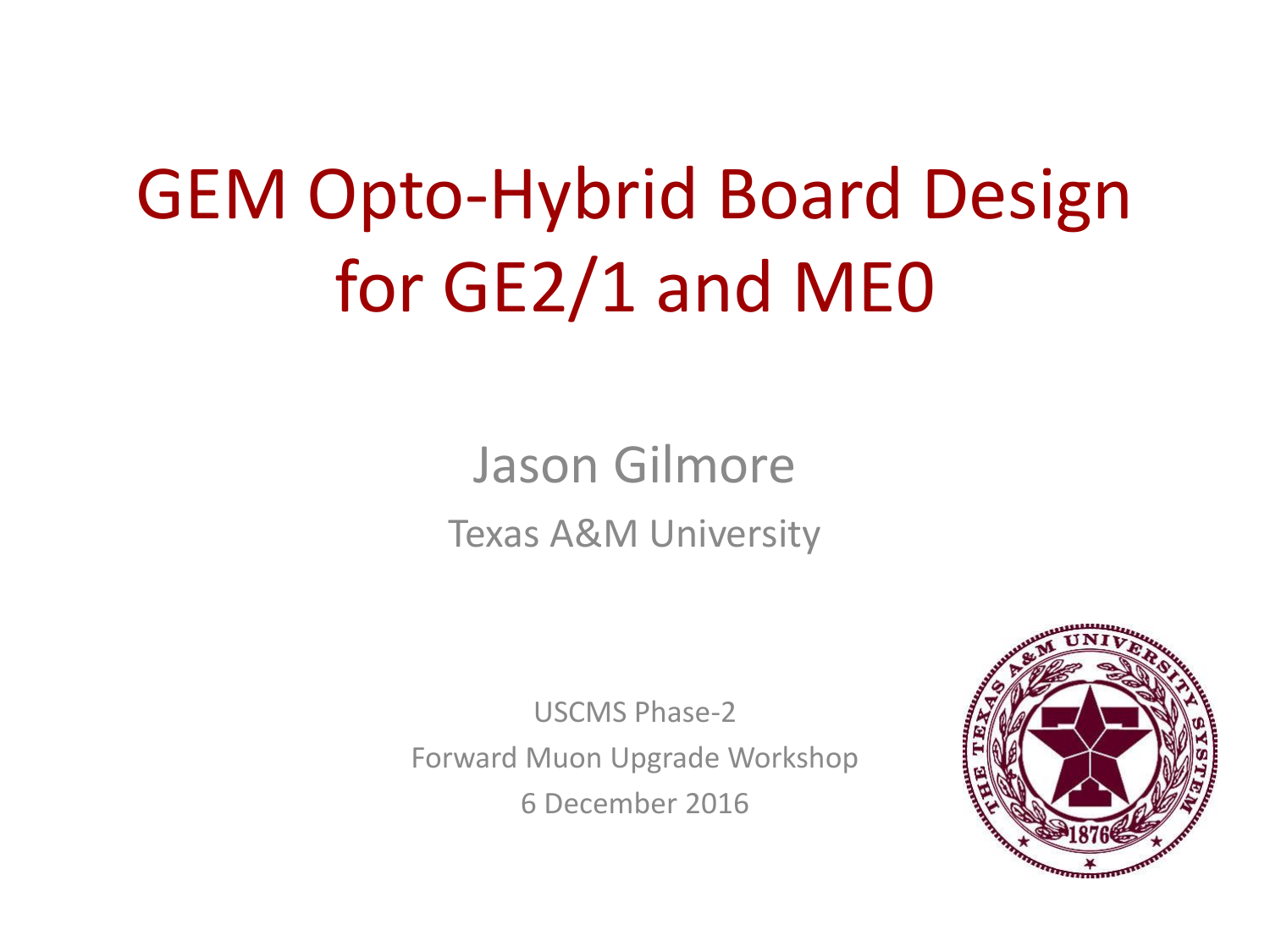# Basic GEM Geometry & Trigger Primitives



- **All GEM detector types have the same trigger granularity (GE1/1, GE2/1, ME0)**
	- Phi granularity =  $0.9$  mrad
	- 8 eta partitions
	- ME0 is being decided now...

#### **GEM Layers installed in CMS**

- $\circ$  10-degree GE1/1: 2 layers + CSC
- 20-degree GE2/1: 2 layers + CSC
- 20-degree ME0: 6 layers, no CSC

#### **GEM trigger cluster finder**

- On-chamber electronics can find up to 8 hit strip clusters in the whole chamber (1536 pads)
	- Cluster size up to 8 pads
	- Latency =  $3$  BX
- **Opto-Hybrid boards handle all the data and control on the chambers**

#### GE1/1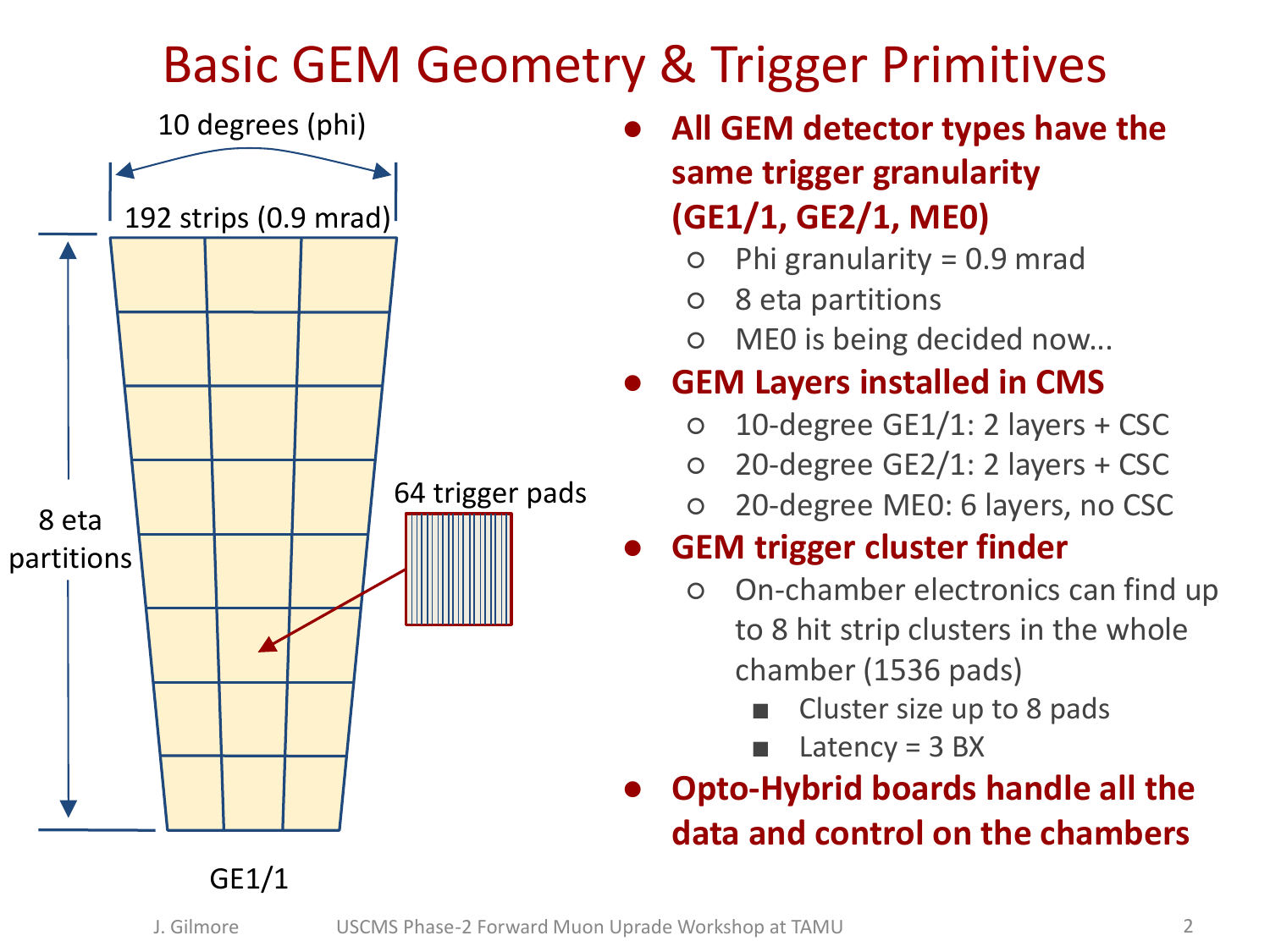# GE2/1 GEMs: GEB and Opto-Hybrid Partitions



J. Gilmore USCMS Phase-2 Forward Muon Uprade Workshop at TAMU 3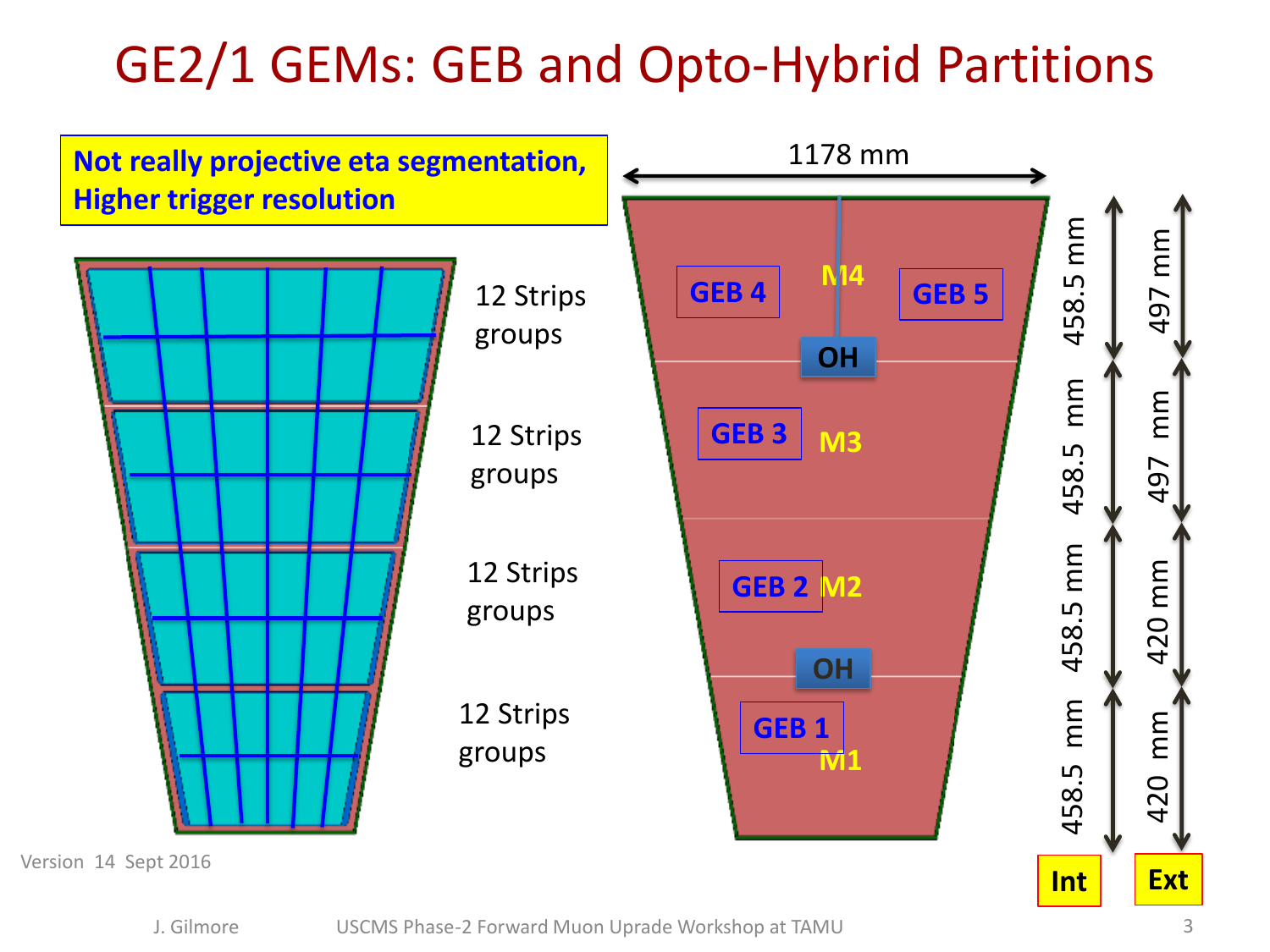### GEM Chamber Geometry by Type

- Each GEM station has different size chambers, varies OH count
	- The GEM DAQ design is driven by the regions covered by each OH board  $\triangleright$  Basic building block: each Opto-Hybrid handles 24 VFAT front-end chips
	- The "24-VFAT" regions are outlined in these diagrams for each station

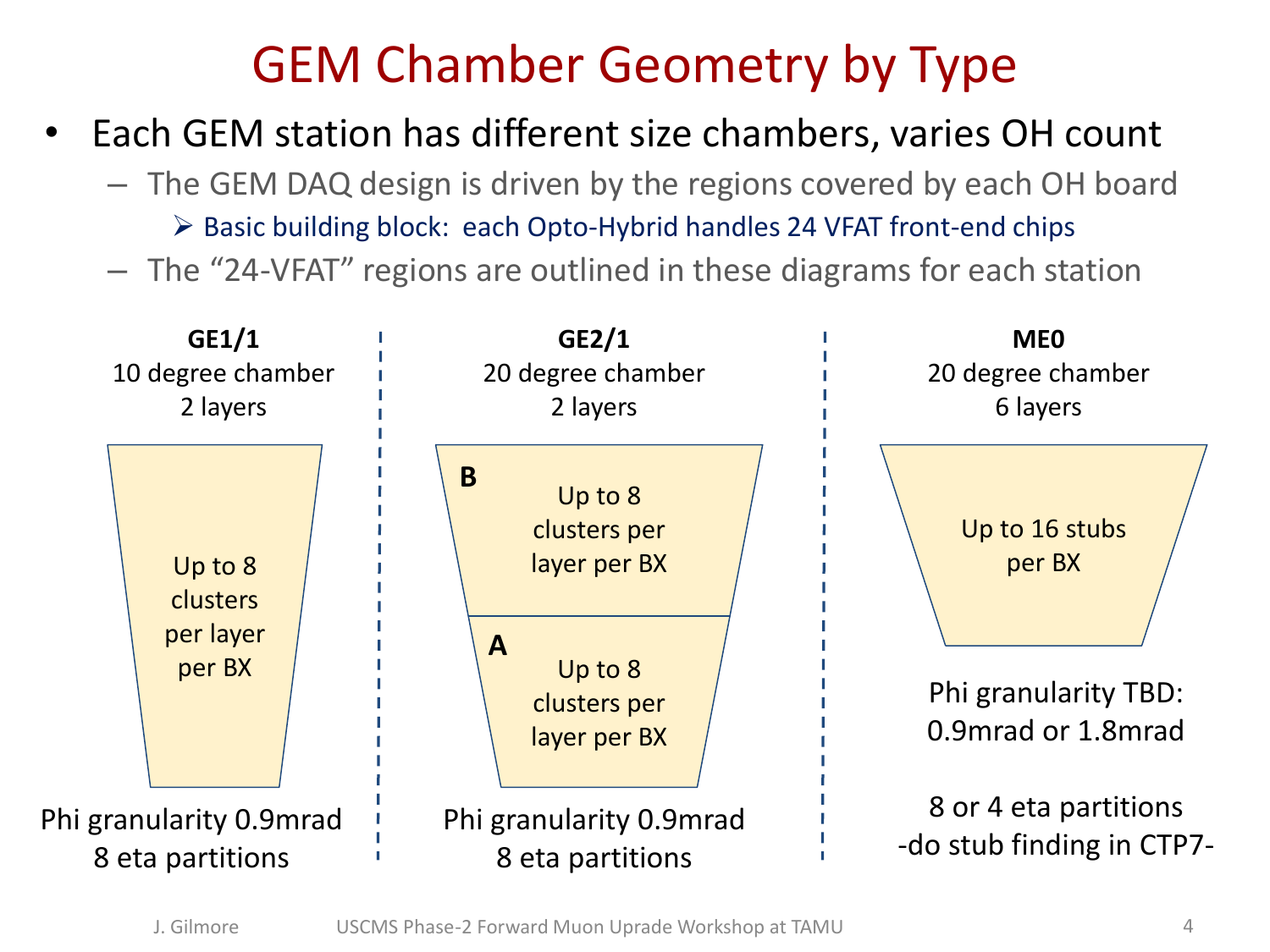### Opto-Hybrids are not all the same

- GE1/1 OH boards have 3 GBTx chips and 3 VTRx
	- These are dedicated for VFAT3 data & control interface
		- One GBTx can handle data and control for maximum 10 VFAT3 chips
	- With just 2 GEM layers, the link count is manageable
- GE2/1 OH is nearly the same as GE1/1
	- Only mechanical changes to match GEM chamber and GEB changes
- Both of these OH types have a pair of VTTx devices
	- These carry trigger cluster data to OTMB and GEM uTCA
- In 6-layer ME0 the link count becomes unmanageable – However, if we use LpGBT instead of slower GBTx it helps…
- Each LpGBT can handle data from 24 VFAT3 chips
	- The control however is another issue, but probably workable
	- It seems possible to have just one LpGBT and on VTRx per OH!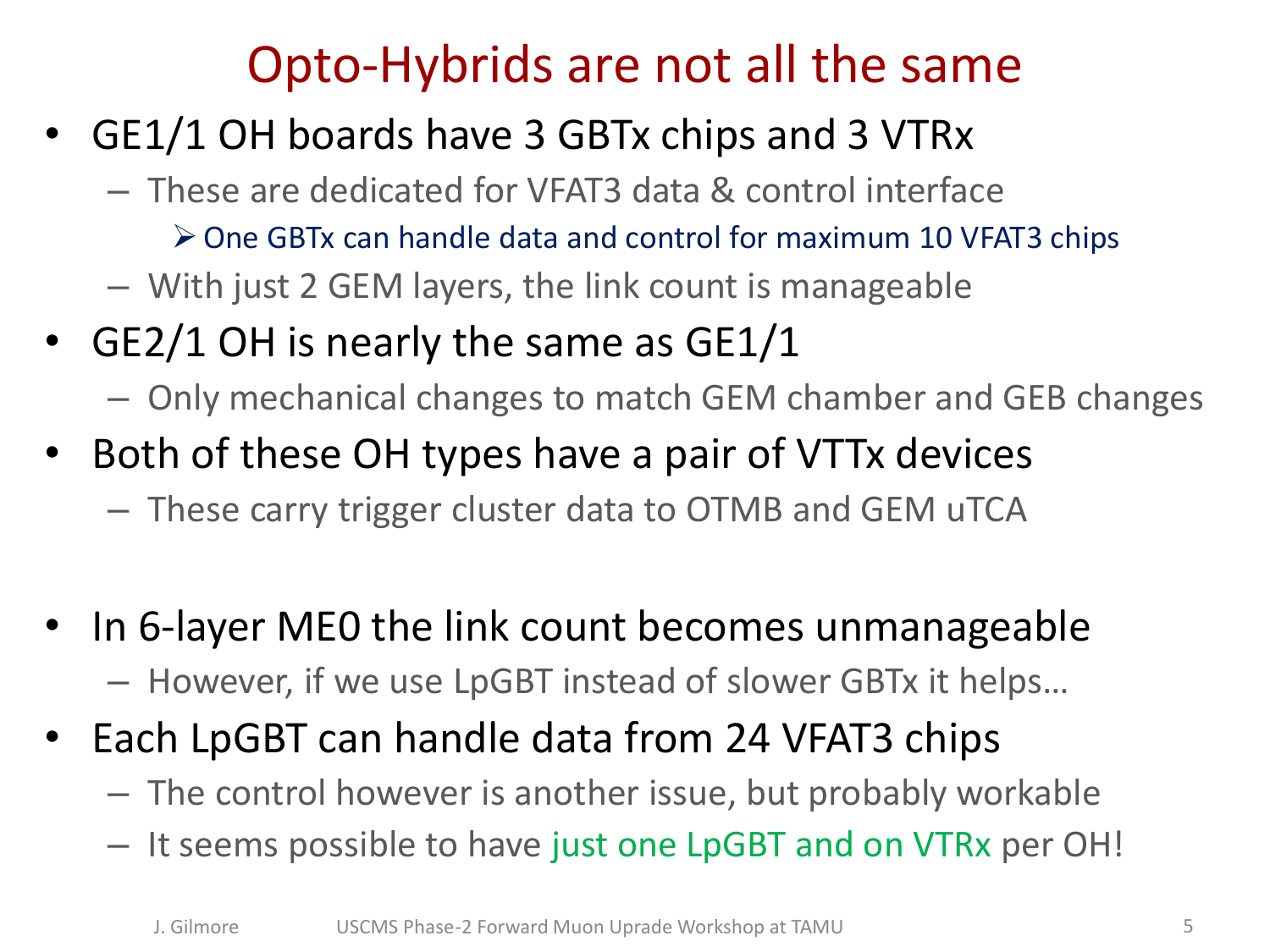# Opto-Hybrid Fiber Link Connection Requirements

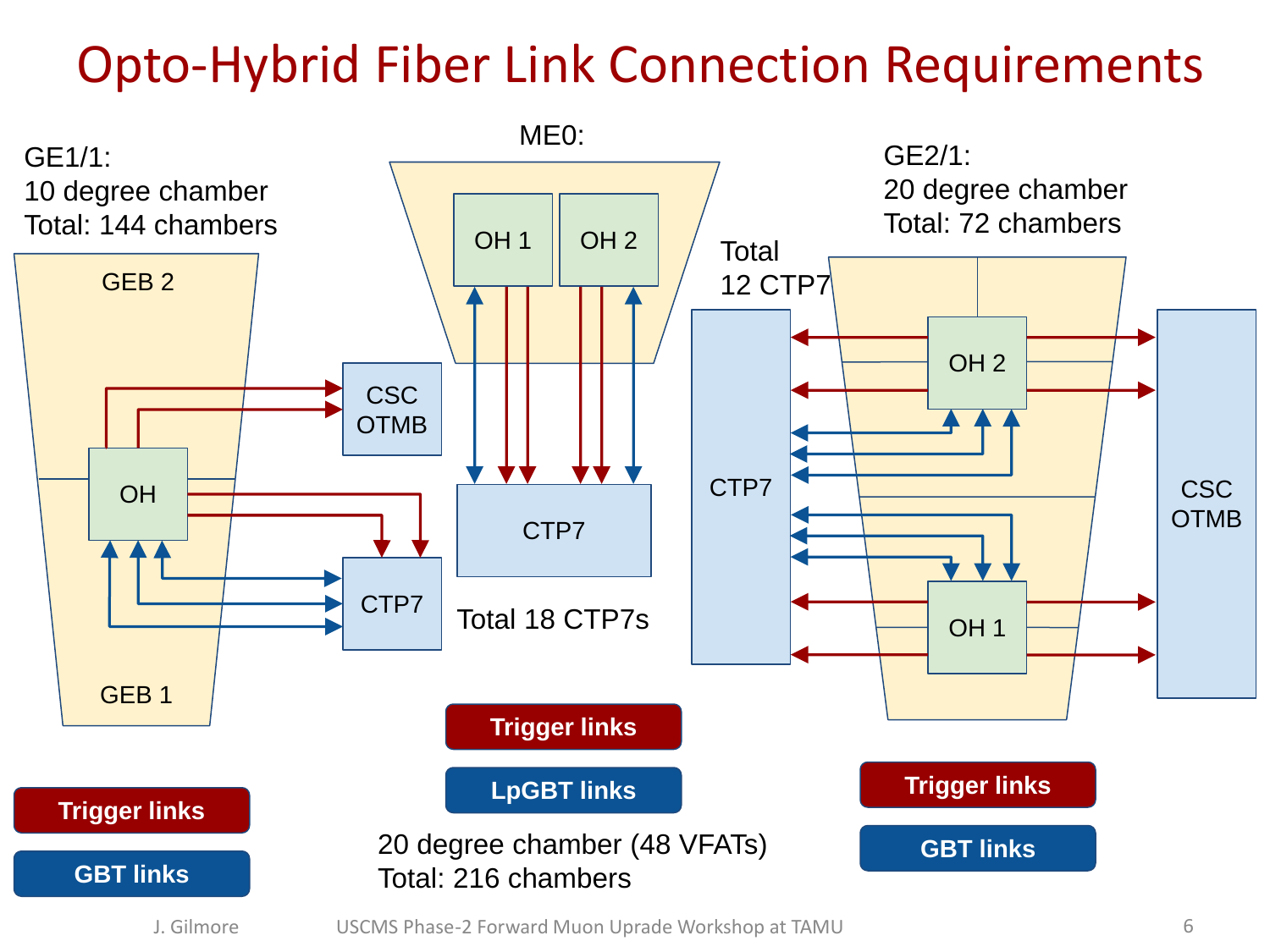

J. Gilmore USCMS Phase-2 Forward Muon Uprade Workshop at TAMU 7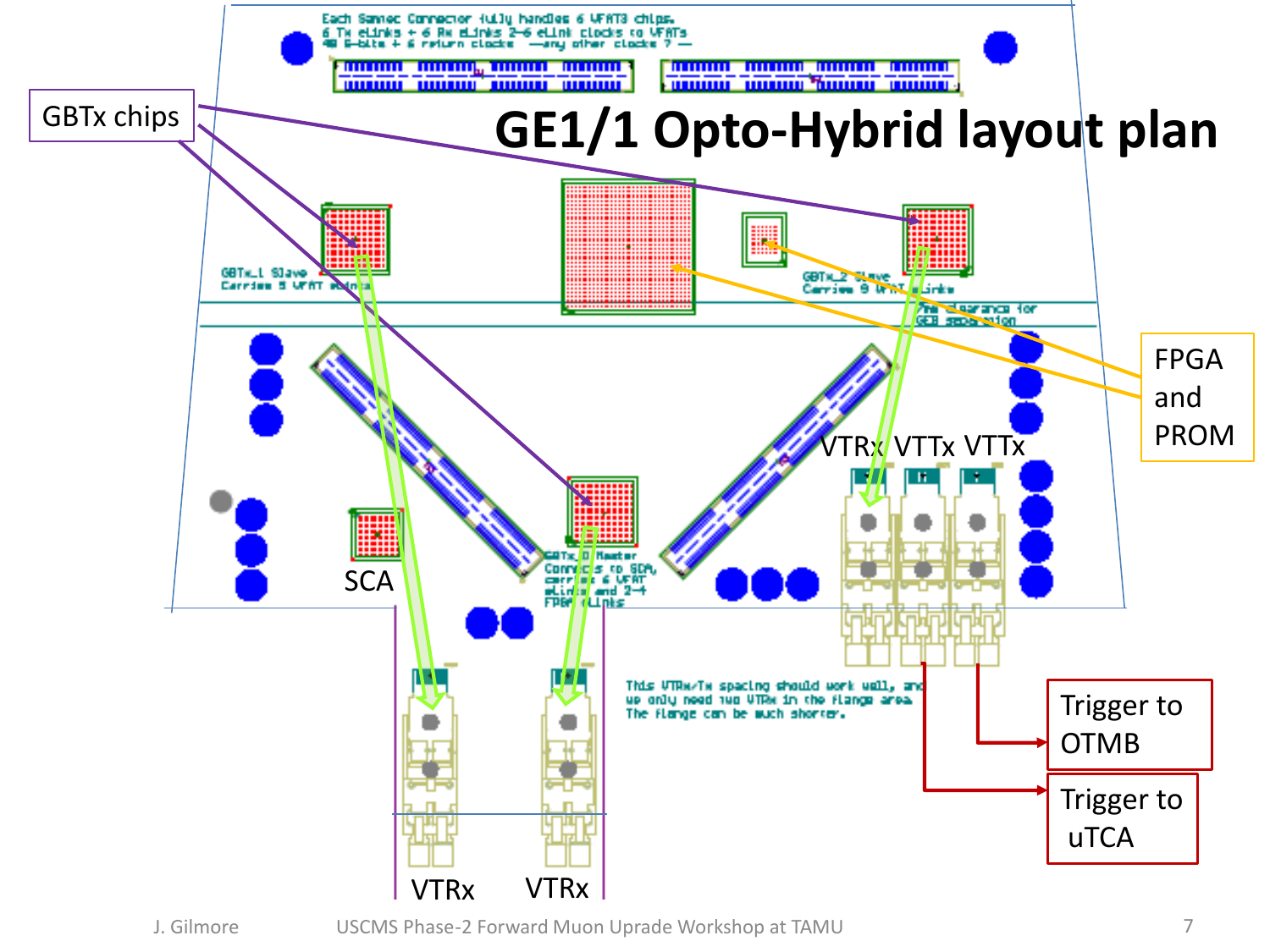# The Technical Complexities -- I

- GBTx uses an embedded Versalink protocol for the fiber link transfers
	- $-$  4.8 gbps  $\rightarrow$  3.2 gbps data + 1.6 gbps control
	- Data and control fields in the stream are precisely defined
- GBTx i/o at the OH side include 10 e-link pairs (transmit and receive) that run at 320 mpbs (on GE1/1 and GE2/1)
	- There is also a clock output for each e-link

 $\triangleright$  So one e-link is really 3 differential pairs

- Each VFAT3 ASIC requires an e-link pair for control and tracking data transmission
	- Thus, each GBTx can handle up to 10 VFAT3 chips
- The hard part: the 320 mbps e-link signals run from VFAT3, across the GEB (~40 cm) through the Samtec high-speed connectors onto the OH board, and finally to the GBTx
	- Impedance balance and signal quality area a big concern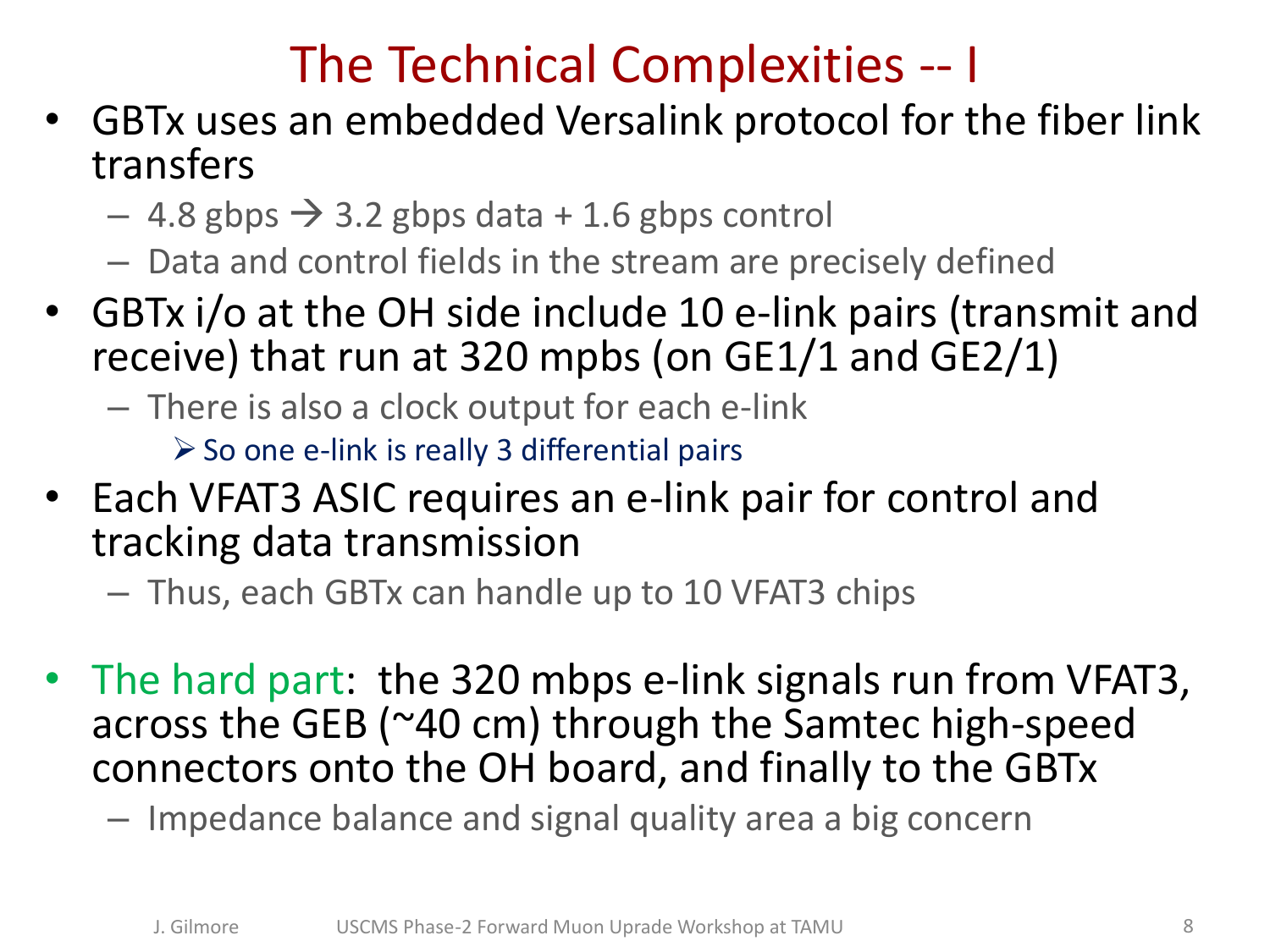### The Technical Complexities -- II

- ME0 will use LpGBT, rated at 10 gbps
- LpGBTx i/o at the OH side include 24 e-link inputs at 320 mbps, but only 16 outputs running at 80 mbps
- The hard part: how do we get 24 VFAT3 chips to share 16 LpGBT outputs?
	- This is critical for VFAT3 control (L1 trigger, resets and registers) as well as monitoring
	- Can we put two VFAT3 on each LpGBT output e-link and address them independently?
- Also note that for all OH boards we are concerned about the rad-hard PROM issue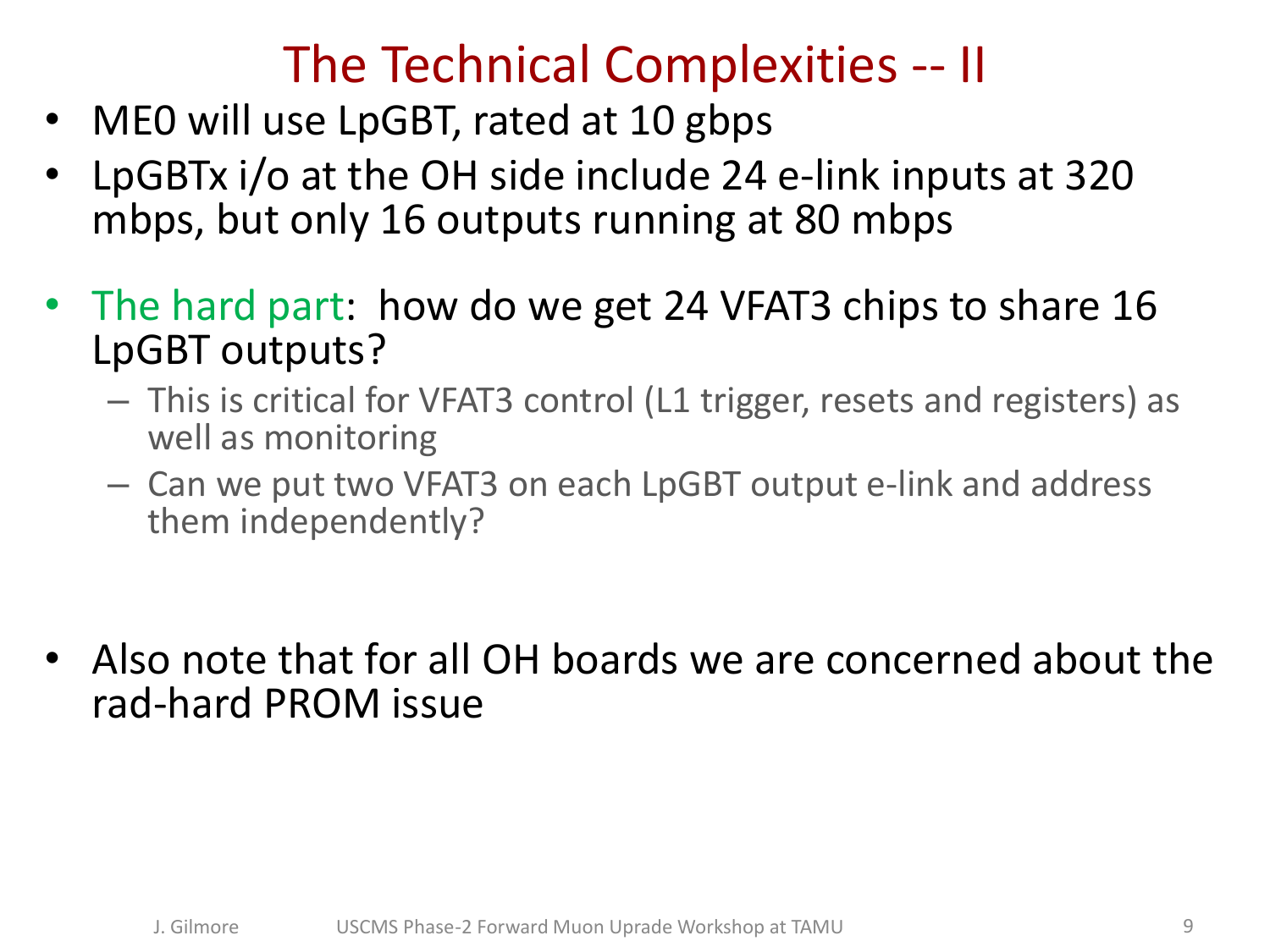#### The Technical Complexities -- III

- The trigger pad bits (called s-bits) come from each VFAT3 at 320 mbps and go to the FPGA
	- It is 8 differential data pairs plus one clock from each VFAT3
		- That is 432 i/o pins at the FPGA already, plus we have the dedicated PROM BPI pins, clock inputs and other control signals for FPGA
	- For sure we can fit this in a Virtex-6, but trying to conserve i/o to use an Artix-7
		- Maybe we could use some GBTx e-link outputs (slowed down to 40 MHz) to directly drive FPGA data/program pins
			- In this way we would not even need any PROM!
- Inside the FPGA, each signal must be deserialized to an 8-bit number every BX
	- The s-bit signal length from VFAT3 to FPGA are all different: there will be phase differences to compensate
		- $\geq$  Somehow we need to sync all 8\*24 VFAT3 s-bits signals to the LHC clock inside the FPGA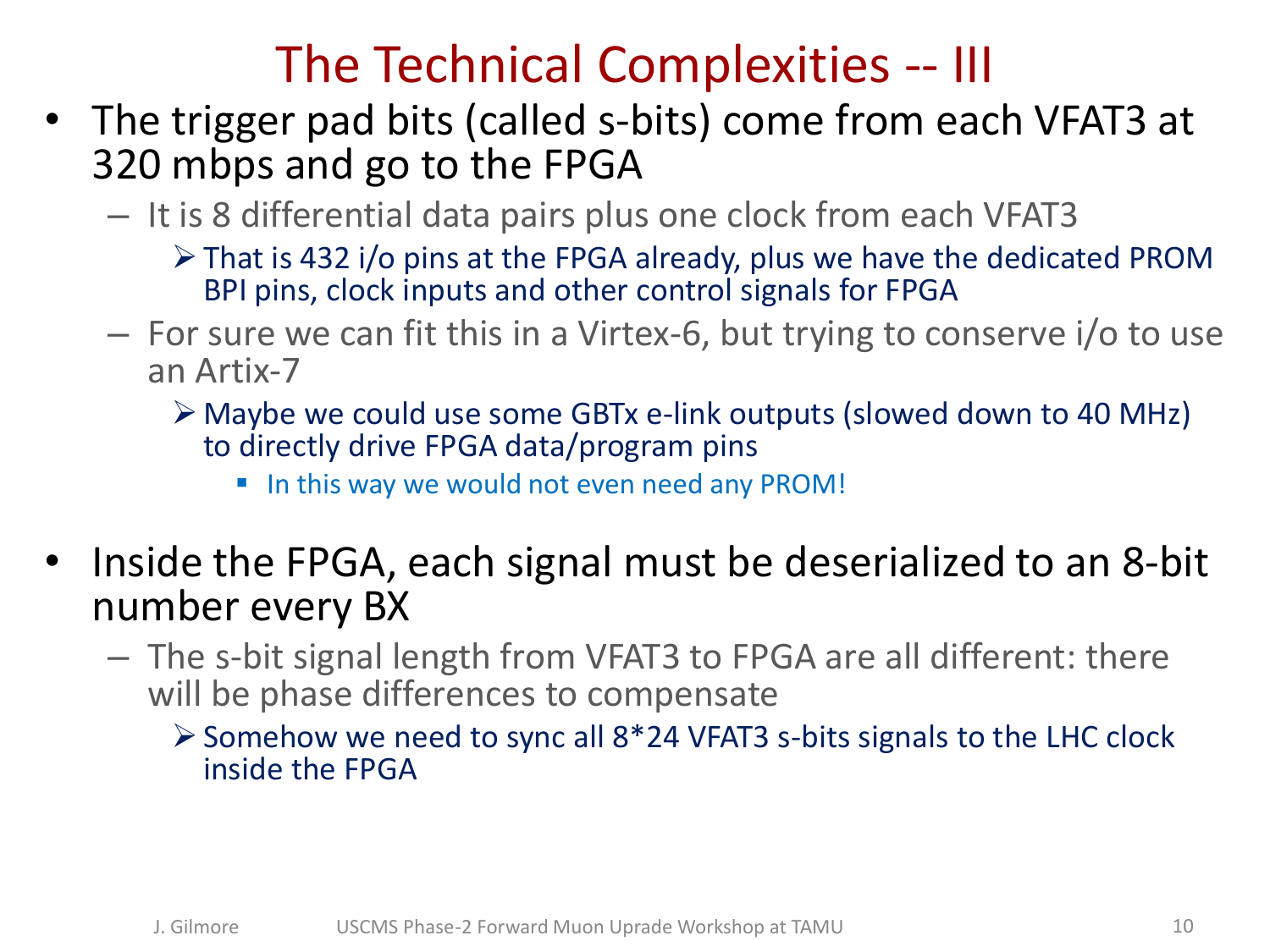# The Technical Complexities -- IV

- ME0 has no good space for typical GEB+OH connections to the GEM
	- Only has 17 mm clearance in the narrow chimney area
	- $-$  Elsewhere it is  $\sim$ 0 mm (maybe  $\sim$ @mm for GEB/RO board combination PCB)
	- We need to get 320 mbps signals to the OH without severe signal degradation the can occur with very narrow PCB tracks that are ~90 cm long
		- Maybe a long, narrow OH board stacked above the VFAT chips in the chimney area?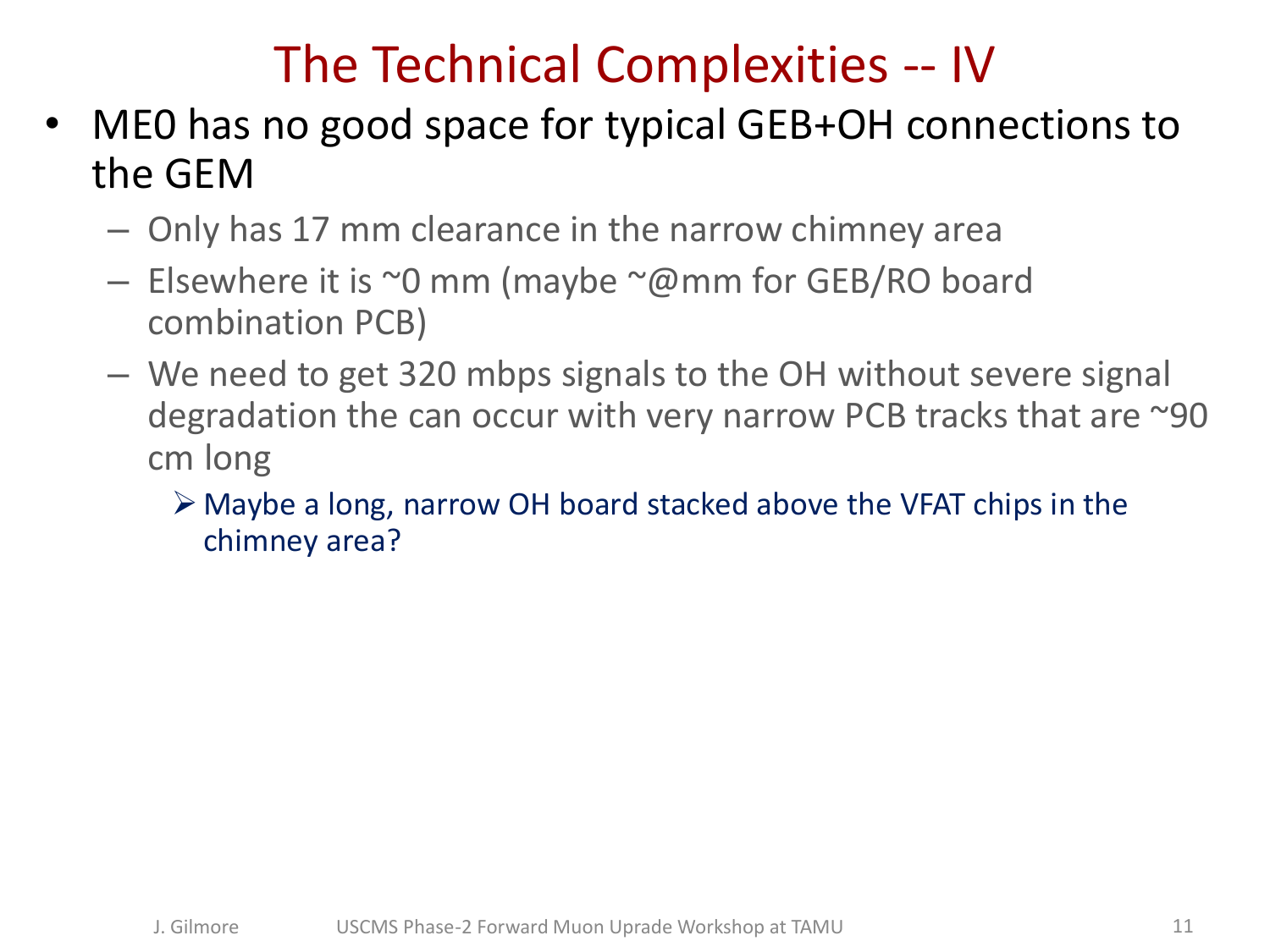#### The End

• Bonus slides follow….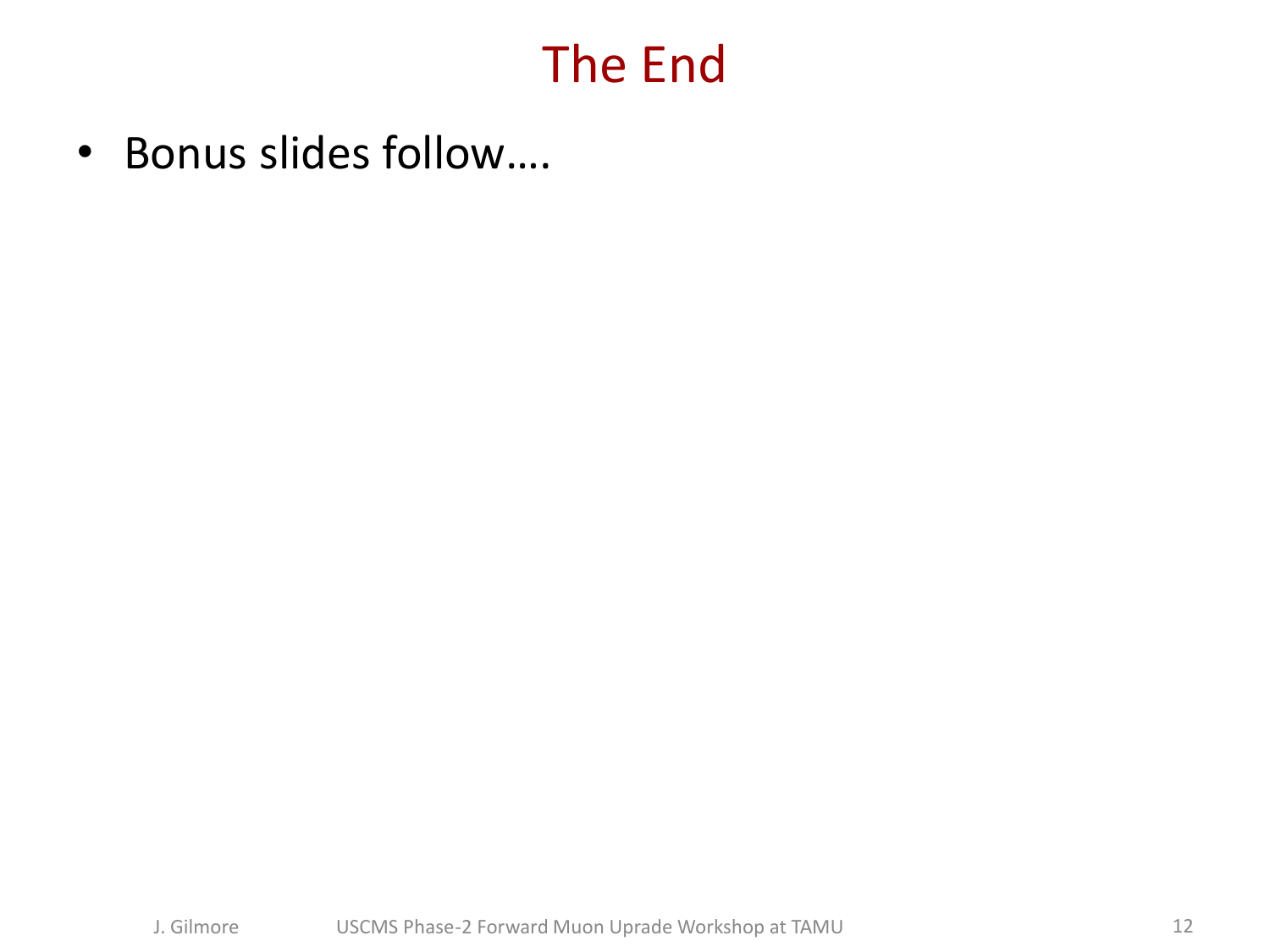#### Overview of CSC + GEM Combination

- OTMB will receive GEM hits from GE1/1 and GE2/1
	- Combined time coincidence and pattern finding
		- $\triangleright$  Including GEM will improve OTMB bending resolution
	- GEM is seen as 2 extra layers in the OTMB
		- Basically, OTMB generates 8-layer trigger primitives